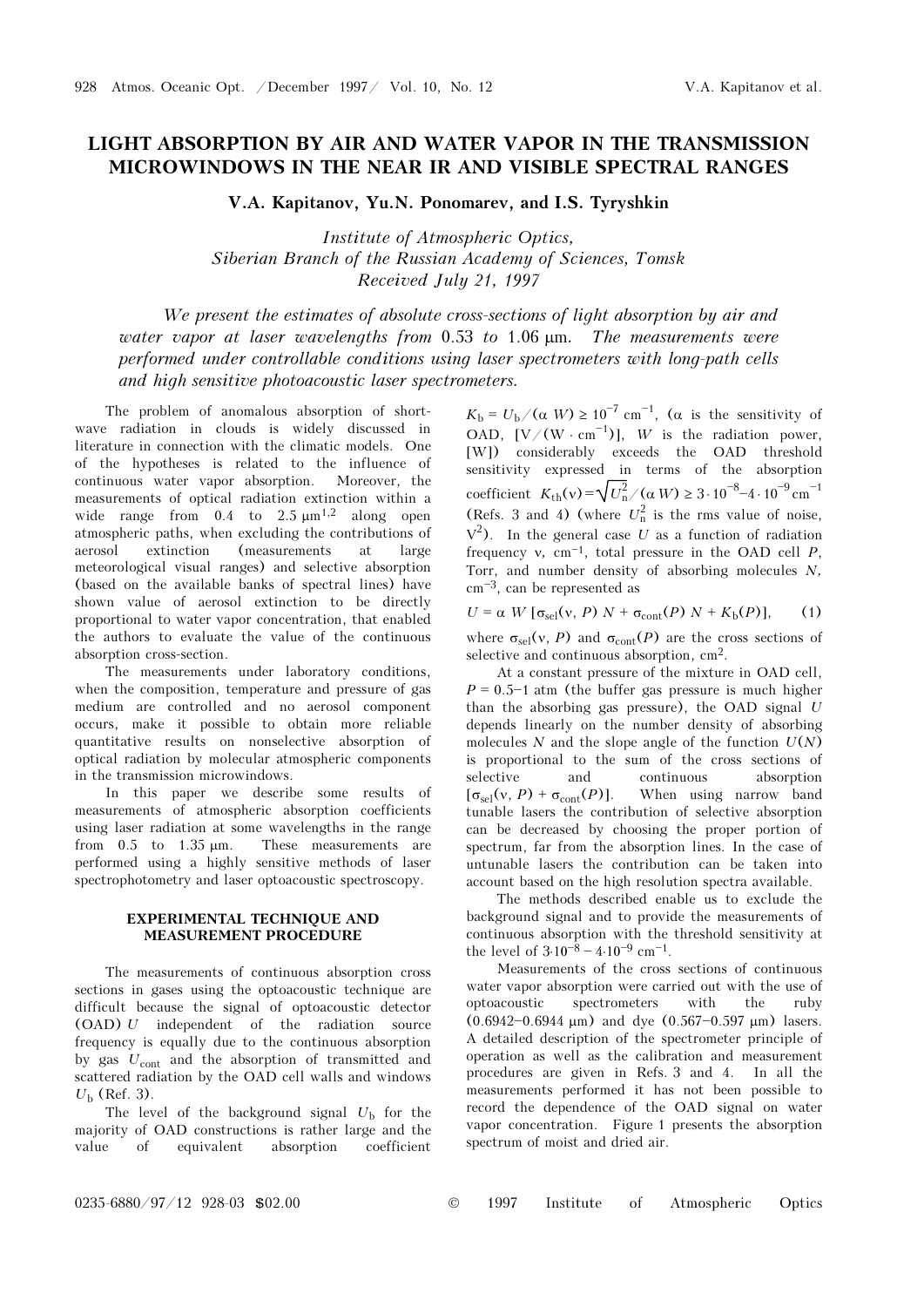

FIG. 1. Absorption spectrum of atmospheric air in the range of the ruby laser temperature tuning.  $P = 300$  mm Hg, (•) correspond to  $N_{\rm H_2O}$  = 5.5 g/m<sup>3</sup> and (+) to dried air; the background level is denoted by the dashed curve.

Laser spectrometers with the long-path 30 m and  $110 \text{ m}$  cells<sup>5</sup> were used for measurement of absolute values of air absorption at the wavelengths of the following radiation sources: Nd:YAG-laser (1.064 μm) and its second harmonic (0.532 μm); ruby laser (0.69 μm); copper-vapor laser (0.52 μm; 0.57 μm).

The radiation spectrum width (Δν) of Nd:YAGlaser and copper-vapor laser did not exceed  $0.01 \text{ cm}^{-1}$ , as to the ruby laser,  $\Delta v \le 10^{-3}$  cm<sup>-1</sup>, whose frequency was tuned within  $\sim 10 \text{ cm}^{-1}$  limits. The cell was filled with the air using a pipeline through a filter directly from the atmosphere. The air humidity was measured by an aspiration psychrometer of  $MV-4m$  type. The measurements were performed at partial pressures of water vapor from 5 to 15 Torr. If the partial pressure of water vapor in the cell was less than the given pressure, before pumping the air to the cell, the water vapor are pumped to the cell using the technique described in Ref. 5 to make the water vapor pressure equals to the given pressure. The filter for air cleaning is a container filled with a hygroscopic wadding, about 2 cm thick layer. The two-layer batiste spacers are located on both sides of the wadding layer.

The gas transmission value is determined from the expression

$$
T = (Iout/Iin)/(Iout0/Iin0),
$$
 (2)

where the indices "out" and "in" correspond to the intensity values at the input and output of the cell, and 0 corresponds to the measurements of the same values at the cell being completely evacuated. The absorption coefficient is determined according to the "ouguer law.

The systems used for intensity recording at the cell input and output as well as the values of the optical path obtained  $(\leq 4 \text{ km})$  enabled us to record the values of absorption coefficients  $K_{\text{cont}} \geq 10^{-7} \text{ cm}^{-1}$ .

The measurements showed that in the range of the ruby laser wavelength tuning from the water vapor absorption line center  $(\lambda = 694.38 \text{ nm})$  by 5 and more halfwidths as well as at the wavelengths of the above mentioned lasers the value of the cell transmission does not depend on partial pressure of water vapor.

The threshold sensitivity, expressed in terms of the absorption coefficient of optoacoustic spectrometers and spectrophotometers, is much less than  $10^{-7}$  cm<sup>-1</sup>, and since in all the measurement series the dependence of absorption or transmission on water vapor concentration is not recorded, we can consider the value of the cross sections of continuous water vapor absorption  $\sigma_{\text{cont}} \leq 0.010 \text{ g}^{-1} \text{cm}^2$ .

The estimates of the absorption cross-section values at all the wavelengths used, as compared to that from Ref. 1 and 2 are given in Fig. 2. These values are half as many values as presented in Ref. 2, and the obtained in Ref. 2 directly proportional dependence of radiation extinction on the water vapor concentration, in our opinion, cannot be explained by the influence of water vapor continuous absorption.



FIG. 2. The atmospheric air absorption cross-sections from Ref. 1 (•), from Ref. 1 with the account for selective absorption ( $\circ$ ), from Ref. 2 ( $\circ$ ), and the data presented by the authors  $(\Delta)$ .